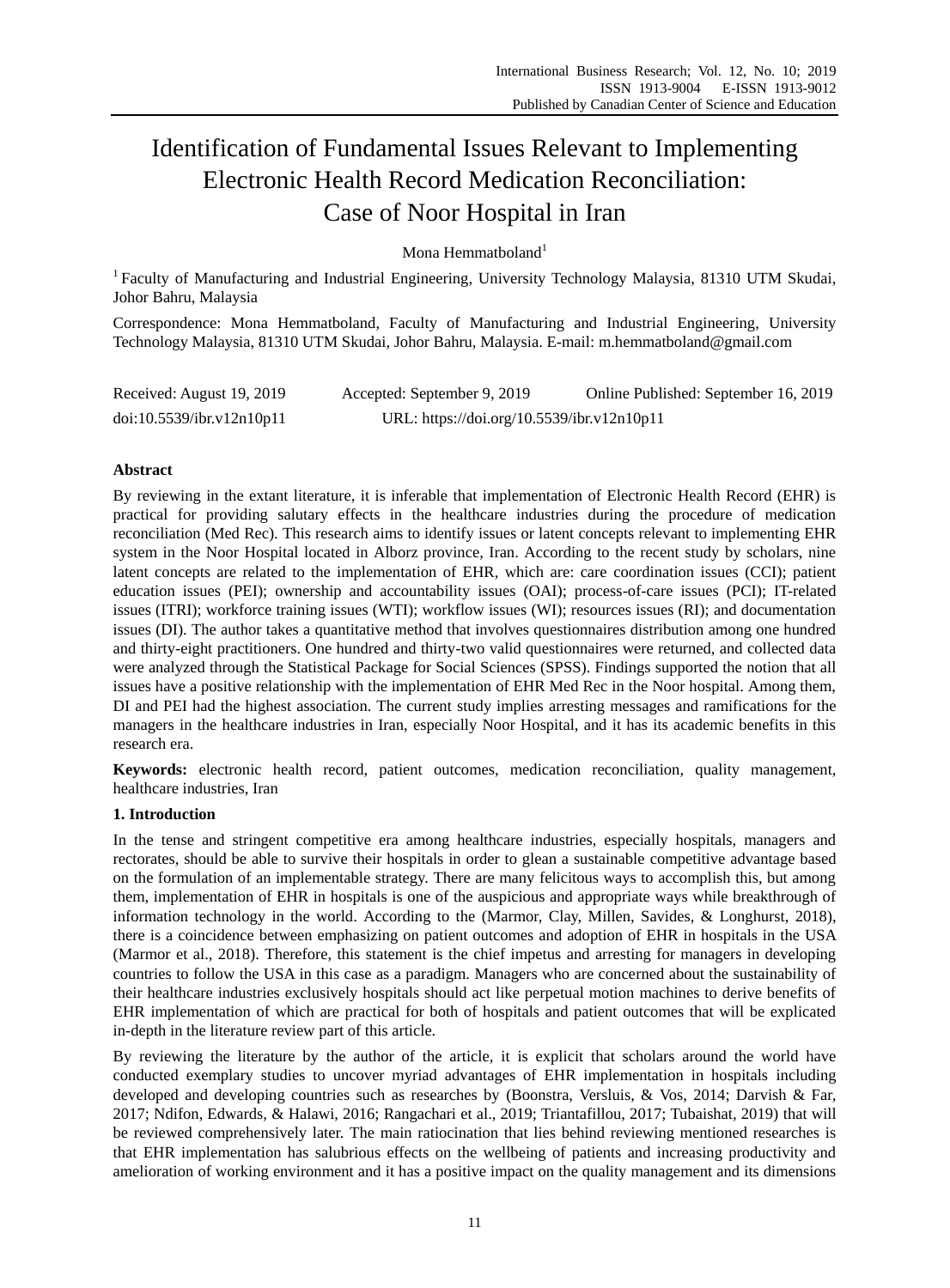as cited by (Triantafillou, 2017). Another outstanding point is that Iran literature recapitulates studies which not dealing with implementing EHR in the Iranian hospitals as delineated by Darvish and Far (2017) and the author can deduce that dearth of research in this era is unpropitious. Based on the mentioned cogent reasoning, the author has been motivated to conduct a study in the Noor hospital located in the Alborz Province, Iran, which has implemented the EHR System by the end of 2014 in order to the identification of fundamental issues related to EHR Med Rec.

The remainder of this original research paper is followed by firstly, stating the issues related to the problem. Secondly, literature about the advent or emergence of EHR and its functionality in the hospitals, and review of previous researches will be explained. Thirdly, the process of data collection and quantitative method involving questionnaires distribution among practitioners in Noor hospital will be described. Fourthly, collected data from practitioners in the Noor Hospital will be analyzed through SPSS. Lastly, findings will be brought into a discussion. Thenceforth, limitations, implications for managers, and recommendations and avenues for future studies will be explicated.

#### *1.1 Statement of the Problem*

There have been herculean attempts to diminish medical errors, amelioration of providing high-quality services during care transition in the healthcare industries (Agency for Healthcare Research and Quality, 2016). The compelling reason is that vulnerability and susceptibility of patients to medical errors while medication procedure is usual in the hospital admission and discharge. Medical errors can lead to the adversity of the declining trend of patient outcomes as potent examples of patient safety and satisfaction, and additionally increasing costs affiliated with medication (P. Aspden, J. Wolcott, J. L. Bootman, & L. R. Cronenwett, 2007; P. Aspden, J. A. Wolcott, J. L. Bootman, & L. R. Cronenwett, 2007; Mueller, Sponsler, Kripalani, & Schnipper, 2012). Lack of accessibility to final up-to-date medication information of patients can be detrimental and bring sinuous situations inadvertently to exemplify inadvertent addition, omission, putting patients in perilous or unsafe conditions, or duplicating medications. Mentioned medical errors are unintentional discrepancies between ―what patient should be prescribed and what they are actually prescribed‖(Burton, 2012; Coleman, 2003a, 2003b; Pronovost et al., 2003). The reason is that the system is not computerized, and they are not keeping updated. To avoid and prevention of medical errors during care transition, advocates of patient outcomes introduced and developed the implementation of EHR Med Rec in hospitals(Barnsteiner, 2005; Greenwald et al., 2010). Adoption of EHR Med Rec is synchronized with the exclusion of paper-based medication process at admission, discharge, or both of them(Grossman, Gourevitch, & Cross, 2014). It is lucid that the implementation of the EHR project is beneficial, and its merits outweigh its defects. Based on the nature of each project, there are vital issues related to EHR as proposed by Rangachari et al. (2019) to evaluate conception and understanding from practitioners perspectives working in the hospital because due to lack of misunderstanding of fundamental issues; problems will be subsequent. Therefore, this research aims to find out critical issues related to EHR Med Rec in the Noor hospital which has implemented the EHR project from admission to discharge in order to the alleviation of medication discrepancies during medication procedure, achievement, and improvement of the high level of data accuracy in the patient medication list.

# **2. Literature Review**

# *2.1 The Emergence of EHR and Its Functionality*

In the viewpoint of historical perspective, the emergence of EHR traces back approximately sixty years ago around the 1960s in the USA in one form or another (Versel, 2013). EHR can be described as a digital or computerized record of medication process of a client from admission to discharge which is kept and maintained in the hospital or offices of doctors, and recorded information can be shared among healthcare services such as hospitals, medical agencies, and doctors(Ndifon et al., 2016). The principal idea that lies behind the implementation of EHR in the USA was to create a web-based National Health Information network concurrently protection of privacy and personal information related to the health of clients(Ndifon et al., 2016). It is essential to state that the implementation of EHR in the USA was according to the three premises, which were; 1. Results of the myriad studies that support saving lives and money through electronic healthcare. 2. Advantages of electronic healthcare outweigh its costs, and it can be beneficial. 3. The trend of demand for electronic healthcare was considerable (Ndifon et al., 2016). In another study by Gonzalez (2013), the outstanding merits of national EHR technology are inclusive of "care continuum, reduction in costs, managing medications, long-term strategic point of view and portability, emergency episode management and empowering patients.‖ The inception of proposing implementing EHR in hospitals in Organization for Economic Cooperation and Development (OECD) countries traces back virtually 1990s (Triantafillou, 2017). To highlight implementing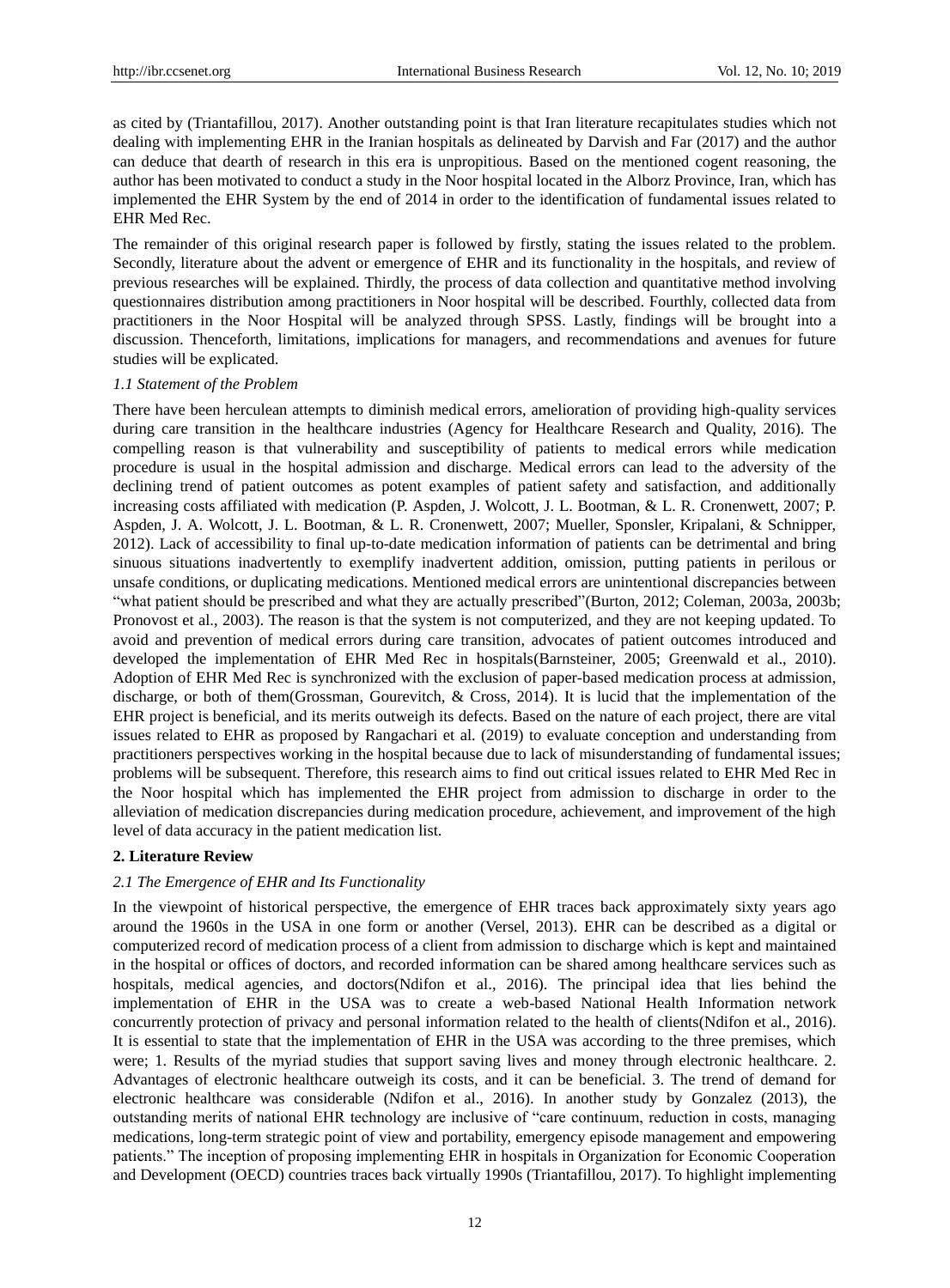EHR and benefits associated with it, Nguyen, Bellucci, and Nguyen (2014) conducted a systematic literature review paper regarding EHR implementation in the hospital around the world. As noted by the Handbook for EHR implementation, key functionalities of EHR are delineated as follows: "1. Storing and retrieving health information and data 2. Management of findings 3. Order/entry management 4. Strategic decision making and managing support 5. Electronic communication and connectivity 6. Corroborating patients 7. Administrative procedures 8. Reporting and population health (Handbook for EHR implementation, p.18)." By reviewing the above literature, the author can infer that EHR implementation is advantageous, and it can function as a strategy for managers to husband resources in the long-term.

# *2.2 Review of Expedient Studies by Previous Scholars*

Boonstra et al. (2014) conducted sound research in order to the creation of a comprehensive overview regarding extant literature related to the implementation of EHR in hospitals. As noted by Boonstra et al. (2014), there is diversity referring to this subject. Therefore, to glean accurate and sound findings Boonstra et al. (2014) applied a Systematic Literature Review (SLR) and multifarious academic databases such as EBSCO, Web of Knowledge and Cochrane library were searched and among 364 articles of which were downloaded at the first stage, 21 articles were considerable due to fulfilling the requirement of the study. It is consequential to state that after reviewing articles, Boonstra et al. (2014) proposed a theoretical framework that consists of 3 interacting dimensions, which are "EHR context, EHR content, and EHR implementation process." These mentioned dimensions have general applicability regarding the implementation of EHR in Hospitals. Boonstra et al. (2014) concluded that implementers of EHR in hospitals could benefit from the proposed framework, and it can have superior functionality to be as a reference for managers who have the plan to implement EHR in hospitals.

Ndifon et al. (2016) conducted a study in the United States of America (USA) to evaluate the effect of EHR since 2009. As stated by Ndifon et al. (2016), the prevalence of EHR and attraction, and its adoption have been considerable since 2009, which was the HITECH Act year. Thus, this study assesses the adoption of EHR in the USA and its determination on patient outcomes. Utilizing the qualitative approach to identify the effect of EHR on patient outcomes and secondary data while some empirical data were represented based on searching in various databases. Results of this research supported that EHR has a profound effect on "clinical outcomes, patient perception and satisfaction, hospital readmissions, patient monitoring, and compliance, and patient safety" as cited by (Ndifon et al., 2016). The originality and value of this research have been commendable in the USA due to lack of published articles in this research era while there are some limitations within this study which are inadequacies or shortages of empirical investigations researches those are based on data analyses (Ndifon et al., 2016).

Darvish and Far (2017) conducted a study with the primary aim of exploring Iran literature about electronic health. Authors took searching in academic databases as the method of the research. Therefore, sound sources such as PubMed, Google Scholar, Science Direct, Magiran, SID, and Irandac were considered to achieve a comprehensive list of articles for further investigation. Duration of published articles was between September 2005 and April 2016. Approximately seventy-four published papers were selected, and among them, 40 of them were chosen according to their expediency to the research by (Darvish & Far, 2017). Findings indicated that there are some fundamental problems such as managerial, technical, social, and obstacles within organizations in Iran in order to implement EHR technology in healthcare industries. It is substantial to assert that as delineated in Iran literature, implementation of EHR is the pragmatic and productive way to enhance the level of the healthcare system in Iran and its practicality to improve healthcare in Iran is irrefutable (Darvish & Far, 2017).

Tubaishat (2019) researched Jordanian hospitals to explore the impact of EHR on patient safety from the nurses' perspectives. The author took a qualitative method inclusive of semi-structured interviews with 17 nurses who were staff in Jordanian hospitals. It is worthwhile mentioning that nurses have 1-5 years' experience working with EHR systems. According to the thematic analyses elicited from the interviews, results of the research by Tubaishat (2019) revealed that increasing the level of patient safety by EHR system while diminishing medication errors, upgrading data documentation, increasing level of data completeness, and developing data sustainability. One remarkable point stated by nurses is that poor EHR system leads to jeopardizing patient safety. These problems arise from errors during entering data, problematic technical issues, minimal clinical alerts, and poor use of system communication channels. Thus, nurses asserted that engagement of practitioners with new design and specification is mandatory in order to eliminate such mentioned problems (Tubaishat, 2019).

Rangachari et al. (2019) researched AU Health located in Augusta, Georgia, with the purpose of identification of all categories relevant to EHR Med Rec in order to essay for diminution of discrepancies during medication procedure. To achieve the aim of the study, they took a mixed-method, which is a combination of qualitative and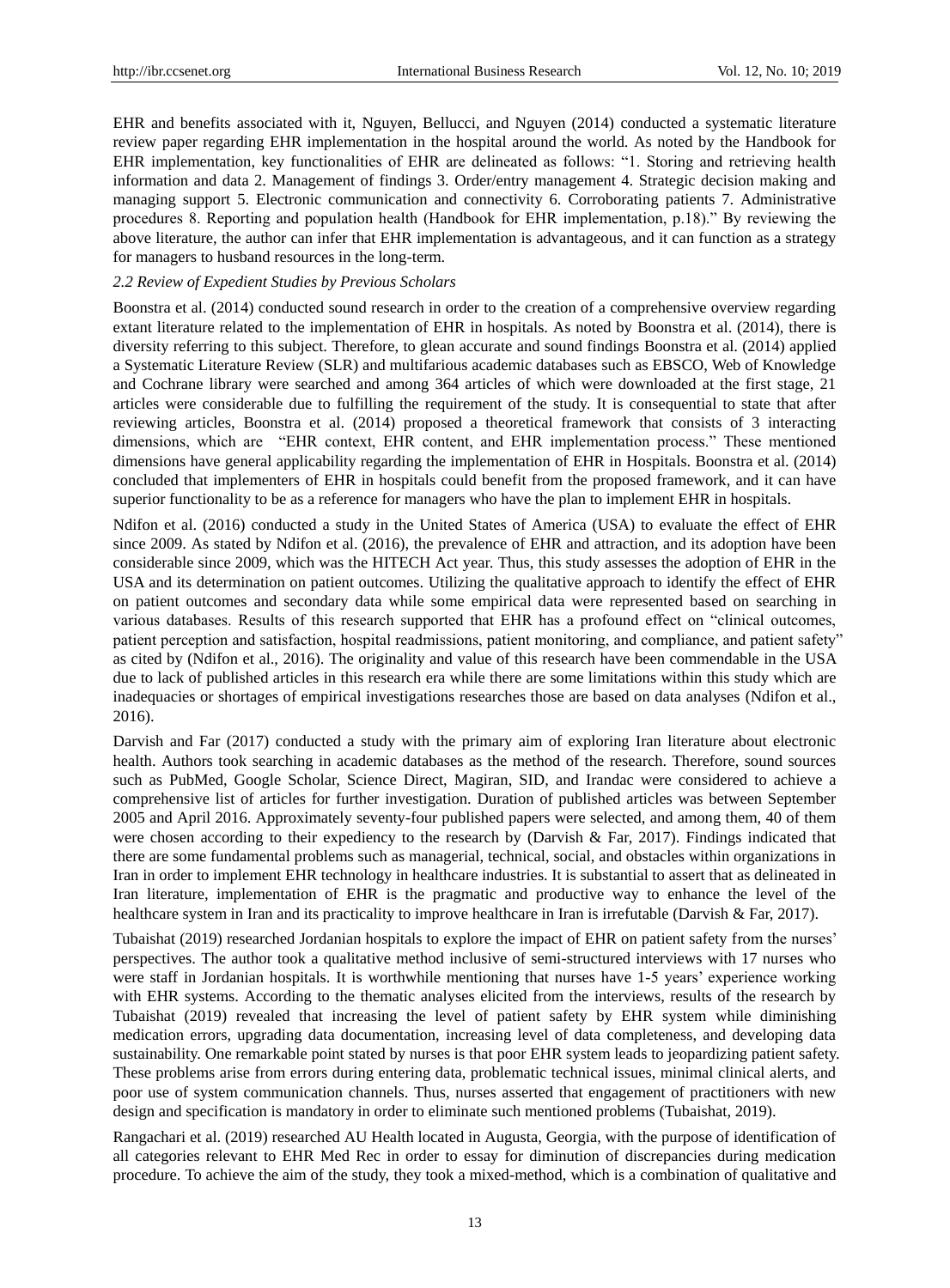quantitative methods. Thus, the research design was based on the exploratory mixed method of which was a felicitous way for data gathering and then analytical procedure according to the Creswell (2014) as cited by (Rangachari et al., 2019). It is noteworthy to state that respondents were practitioners inclusive of physicians, nurses, and pharmacists of which were 215 practitioners. For further clarification, for the qualitative method, 15 practitioners with sufficient expertise were interviewed and base on the results of interviews and voice recording during thematic analysis, a questionnaire was proposed by the authors. It is worthwhile mentioning that output of interviews was an indication of 9 issues or latent concepts expedient to EHR Med Rec which are "CCI, PEI, OAI, PCI, ITRI, WTI, WI, RI, and DI." There is another salient point to take into consideration that the questionnaire involves 55 items or questions. Questionnaires were distributed among participants, and from 200 distributed ones, 127 complete and accurate were retrieved, and it was adequate for initiation of data processing. For the case of data analysis, the authors utilized STATA 14 software and descriptive statistics for demographic variables, factor analysis, reliability test, and analysis of variance (ANOVA) were performed. Results supported the notion that after conducting factor analysis and reliability tests, three issues among nine issues were excluded, which were DI, RI, and WI. Findings delineated that there are challenges regarding implementation of EHR Med Rec system in the cases of clinical transitions of care, difficulties stemming from interacting practitioners with the EHR technology, and problematic situations related to sociotechnical issues. The reviewed research was pragmatic in the case of contribution to this research era because of introducing a well-qualified survey instrument in order to the measurement of each issue relevant to EHR. Bringing insight and suggestion of strategies in line with shared conception and recognition of the value of EHR Med Rec and additionally addressing challenges related to sociotechnical matters via workflow and system redesign through engaging practitioner/stakeholder of which will be appropriate strategies for efficient use of implementing EHR Med Rec technology in the healthcare industries.

#### *2.3 EHR and Quality Management*

Triantafillou (2017) conducted a study to concede a narrative review of extant researches to determine and bringing into discussion bolstering quality management and its three dimensions through EHR implementation. The research methodology was based on academic literature and searching in various valid databases such as Web of Science, EBSCO, Scopus, and others. As cited by Triantafillou (2017), quality management is a function of three dimensions, which are clinical outcomes, managerial monitoring, and cost-effectiveness. Results of the review of 39 types of research revealed that 29 studies supported the clinical outcomes. Virtually, 36 studies are an indication of the capability of EHR to increase managerial monitoring of clinical activities. And among 39 studies, exclusively, five of them supported the relationship with EHR and cost-effectiveness (Triantafillou, 2017). Majority of the studies supported the notion that EHR has a positive effect on quality management and its dimensions (Triantafillou, 2017).

#### *2.4 Conclusion of Review in Literature and EHR in Iran*

By reviewing the above literature, it can be deduced that EHR implementation in hospitals has attracted researchers' attention in different countries inclusive of developed and developing ones. Besides, referring to the Iran literature in this era, Iran literature recapitulates that scholars have pursued advanced studies for unearthing myriad instances in the era of electronic health in the Iranian hospitals. For exemplification, conducted studies in Iran by (Borhani, Lashkari, Sabzevari, & Abbaszadeh, 2013; Maslakpak & Safaie, 2016; Vakili, Abedi, Afshari, & Kaboli, 2015) deal with telephone or mobile health monitoring. Conducted studies in Iran by (Ajami, Ketabi, Isfahani, & Heidari, 2011; Nasiripour, Rahmani, Radfar, & Najafbeigi, 2012; Salehahmadi & Hajialiasghari, 2013) deal with electronic health and implementation of telemedicine. Conducted studies in Iran by (Farahani, Sharifi, Ayat, & Moghaddam, 2014; Hekmat et al., 2016; Jahanbakhsh, Sharifi, & Ayat, 2014)deal with information systems and web-based training in the hospitals.

The conclusion is that: firstly, by taking into consideration above reviewed studies in other countries. Secondly, exemplifying researches which have done in the era of electronic health in Iran as categorized earlier and noted by (Darvish & Far, 2017). Thirdly, the importance of managerial issues in the healthcare industries in Iran, author of this article can infer that no study to date has addressed identifying issues related to EHR Med Rec in Iran, especially within the defined scope of current research. Thus, earlier contention has been an inducement for the author of a present scientific article to conduct a study with the purpose of identification of relevant issues to EHR Med Rec in the Noor hospital situated in Alborz province, Iran to contribute to the body of existing knowledge.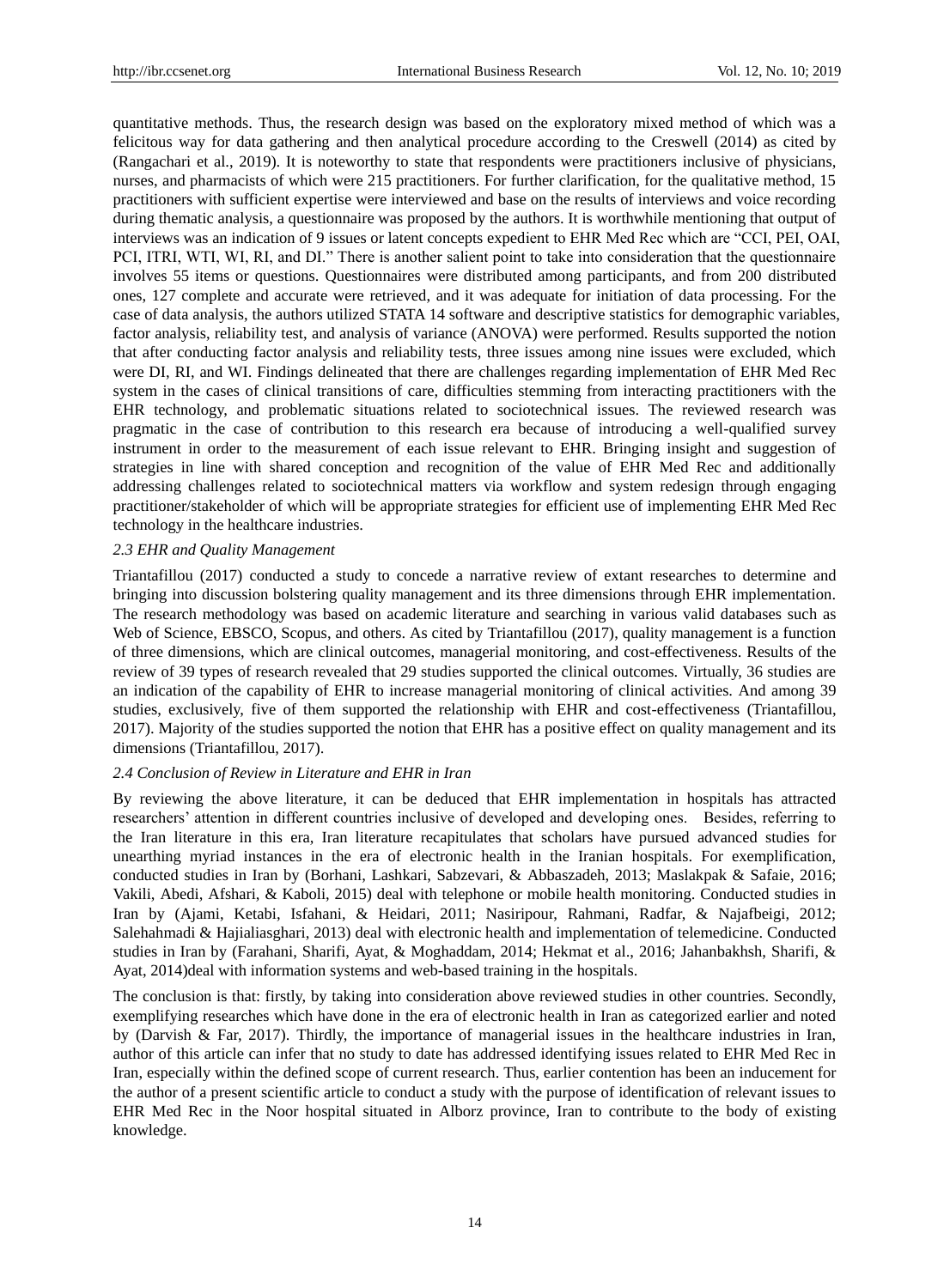#### **3. Research Methodology**

#### *3.1 Data Collection Procedure and Respondents*

Data was collected by the author of the article who had sufficient experience about the content of the standard survey questionnaire and was disinterested about the procedure of fieldwork. First of all, since the original version of scales were in the English language, the author translated into the Persian language and converted one was reviewed by an external reviewer who had expertise in this field. Thenceforth, amendments and modifications were made, and permission regarding questionnaires distribution among practitioners in the Noor hospital was obtained from the Managing Director before the initiation of data collection. In total, one hundred and thirty-eight practitioners are employed in the hospital inclusive of the optometrist (N=17), nursing  $(N=14)$ , Operation Room (OR) staff (N=29), OR secretary (N=2), ward secretary (N=1), admission staff (N=6), discharge staff (N=3), IT staff (N=1), the ophthalmologist (N=42), and other related categories. Among distributed questionnaires, one hundred and thirty-two valid copies with the response rate of 95.6 percent were retrieved and were reliable and sufficient for data analysis. Questionnaires were distributed with simple random sampling to make sure there is no bias to collect valid and reliable data and each person in the target population has an equality for being selected (William Zikmund & Babin, 2006; WG Zikmund & Babin, 2009; W. G. Zikmund, Babin, Carr, & Griffin, 2013).

#### *3.2 Questionnaire Development*

The designing questionnaire in the current study is based on scales introduced by Rangachari et al. (2019) for each latent construct as represented in table 1. As mentioned earlier in the literature review of this article, Rangachari et al. (2019) proposed nine issues related to EHR Med Rec of which is inclusive of 55 items. All items were rated on a 5-point Likert scale that is intensifying labeling (1= Unimportant, 2= Extremely unimportant, 3= Average, 4= Important, 5= Extremely Important). Table 1 contains information relevant to each latent construct and defined codes.

| <b>Latent Construct</b> | <b>No. of Items</b> | <b>Code and Supporting Reference</b>   |
|-------------------------|---------------------|----------------------------------------|
| (CCI)                   | 7                   | CCI-1-CCI-7 Rangachari et al. (2019)   |
| (PEI)                   | 9                   | PEI-1-PEI-9 Rangachari et al. (2019)   |
| (OAI)                   | 10                  | OAI-1-OAI-10 Rangachari et al. (2019)  |
| (PCI)                   | 6                   | PCI-1-PCI-6 Rangachari et al. (2019)   |
| (ITRI)                  | 9                   | ITRI-1-ITRI-9 Rangachari et al. (2019) |
| (WTI)                   | 6                   | WTI-1-WTI-6 Rangachari et al. (2019)   |
| (WI)                    | 3                   | WI-1-WI-3 Rangachari et al. (2019)     |
| (RI)                    | 3                   | RI-1-RI3 Rangachari et al. (2019)      |
| (DI)                    | 2                   | DI-1-DI-2 Rangachari et al. (2019)     |

#### Table 1. Measurement Items

#### **4. Data Processing and Findings**

#### *4.1 Reliability Test*

Reliability tests were performed to check internal consistency among items of the questionnaire after completion of data gathering. Conducting a reliability test was done for each latent construct separately, and the procedure was interchangeable for each latent construct as represented in table 1. Thenceforth, a reliability test was run for all items, including fifty-five (55) questions of the questionnaire. According to the research by Cronbach (1951), the value of Cronbach's alpha should meet the level of above 0.6 for exploratory investigations. As cited by Gefen, Straub, and Boudreau (2000) which is a highly cited article, the value of Cronbach's alpha should fulfill the level of above 0.7 for confirmatory researches according to the assertions of previous studies (Nunnally, 1978; Nunnally & Bernstein, 1967; Peter, 1979). The current research is confirmatory because the scale of latent constructs have been adapted from a former study by Rangachari et al. (2019) and proposed survey instrument has been implemented in the Noor hospital located in Iran as described earlier. Results of reliability analyses supported sufficient internal consistency among questions for each construct and also all items. Table 2 represents the findings of reliability analyses of which are indications of the reliability of current research to proceed.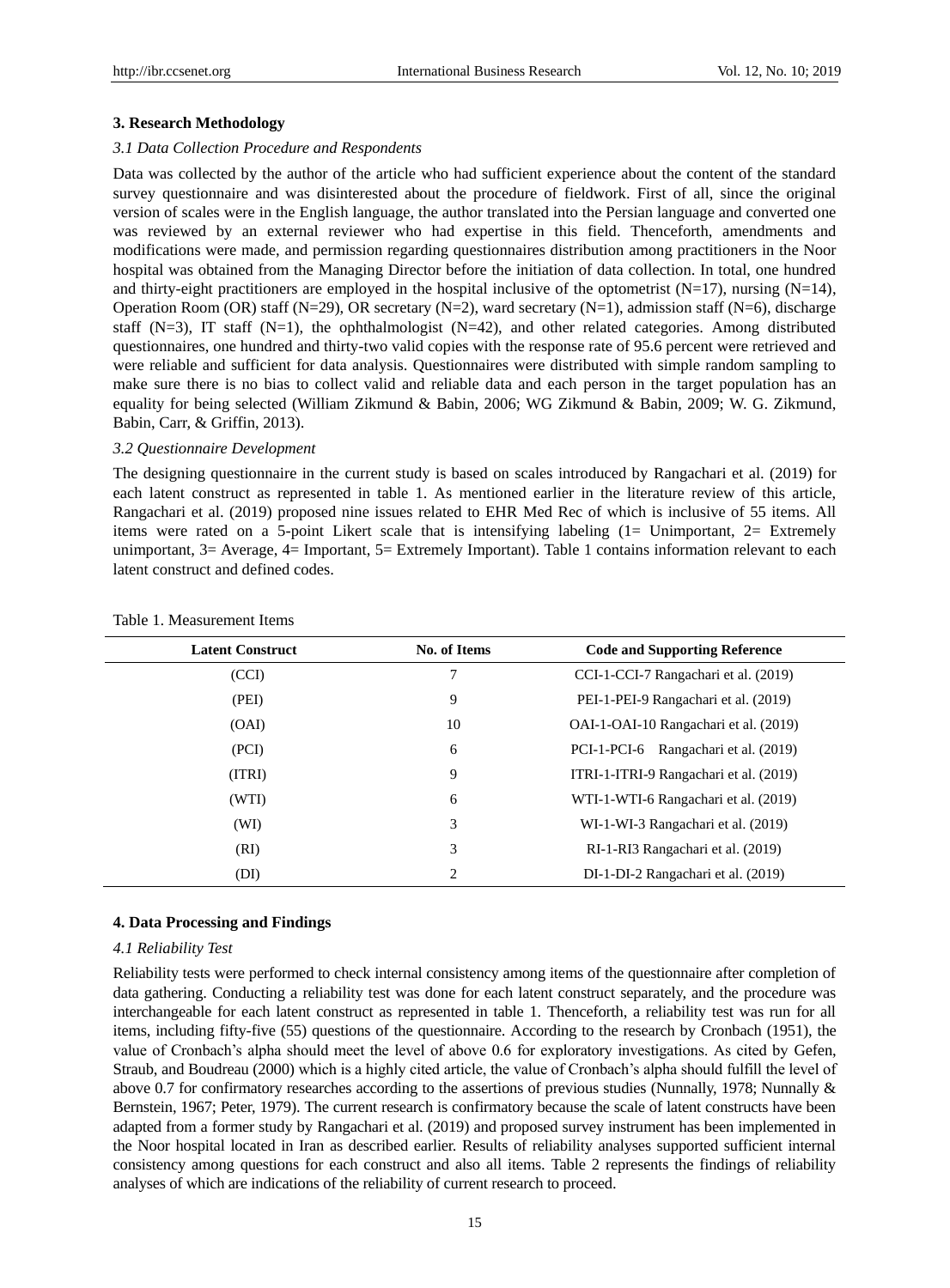| <b>Latent Construct</b>    | No. of Items | Value of Cronbach's alpha |
|----------------------------|--------------|---------------------------|
| All Items of Questionnaire | 55           | .928                      |
| (CCI)                      |              | .908                      |
| (PEI)                      | 9            | .944                      |
| (OAI)                      | 10           | .925                      |
| (PCI)                      | 6            | .739                      |
| (ITRI)                     | 9            | .747                      |
| (WTI)                      | 6            | .736                      |
| (WI)                       |              | .911                      |
| (RI)                       |              | .742                      |
| (DI)                       |              | .946                      |

#### Table 2. Results of Reliability Tests

### *4.2 Factor Analysis*

Factor analysis is a robust technique to check the validation of data set, normality of collected data, and testing suitability of matrix for factorability (Coakes & Steed, 2009). For the testing data set, factor analysis with principal component analysis (PCA) extraction method with varimax rotation was performed for all fifty-five items. Based on notes by Coakes and Steed (2009), when myriad correlations in the correlation matrix are above the threshold of .3; it is an indication of the suitability of the pattern for factorability of which this statement is entirely acceptable for the performed factor analysis by the author of this research. Reliability of factor analysis is dependent on the size of the sample, and for running factor analysis, the sample size of more than one hundred is suggested (Field, 2005). It is worthwhile stating that based on KMO and Bartlett's test, Kaiser Meyer-Olkin Measure of Sampling Adequacy (KMO-MSA) should be above 0.6 (Kaiser, 1974). The result of KMO- MSA in this research is .772, and also Bartlett's Test of Sphericity is considerable and has a finding of 8888.169 with the 1485 degree of freedom at the significance level of less than .001 recommended by (Bartlett, 1954). Table 3 delineates expedient information. For further interpretation, communality item should exceed 0.5 for each item of extraction as noted by Hair, Sarstedt, Ringle, and Mena (2012), and factor loading for each item should be above 0.4 (Churchill Jr, 1979). Results are distinctive emblems of acceptable findings for each item related to communality and also factor loading. According to the rotated component matrix, all variance/ loading is above the 0.4 and meet the thresholds. Therefore, the author of this study can elicit that no item should be excluded at this stage of data processing. Thenceforth, author computed an average for each latent construct for the remainder of data processing. Table 4 limns information relevant to factor loading and extraction of communality for each item.

| Kaiser-Meyer-Olkin Measure of Sampling Adequacy.    | .772 |          |
|-----------------------------------------------------|------|----------|
| Bartlett's Test of Sphericity<br>Approx. Chi-Square |      | 8888.169 |
|                                                     | df   | 1485     |
|                                                     | Sig. | .000     |
|                                                     |      |          |

Table 4. Communalities Extraction and Factor Loadings based on Rotated Component Matrix

| Factors Adapted from Rangachari et al. (2019)                                                                                                                                                                                                                                                                   | Factor<br>Loading | <b>Extraction of</b><br>Communality |
|-----------------------------------------------------------------------------------------------------------------------------------------------------------------------------------------------------------------------------------------------------------------------------------------------------------------|-------------------|-------------------------------------|
| CCI1: "The medication list is not complete when the patient returns to the<br>clinic after being discharged from the hospital (even if the system shows<br>discharge reconciliation as full)."                                                                                                                  | .847              | .863                                |
| CCI2: "The current process of "discharge-then-pharmacy scripts" rushes the<br>process, making it difficult for the pharmacy to meet patients as they transition<br>into the community. Several opportunities for patient education (e.g.,<br>affordable options for drug substitutes) are missed, as a result." | .864              | .876                                |
| CCI3: "No arrangements have been made for post-discharge follow-up with the<br>patient's clinic to monitor interactions of new medicines with the patient's<br>existing medication."                                                                                                                            | .830              | .885                                |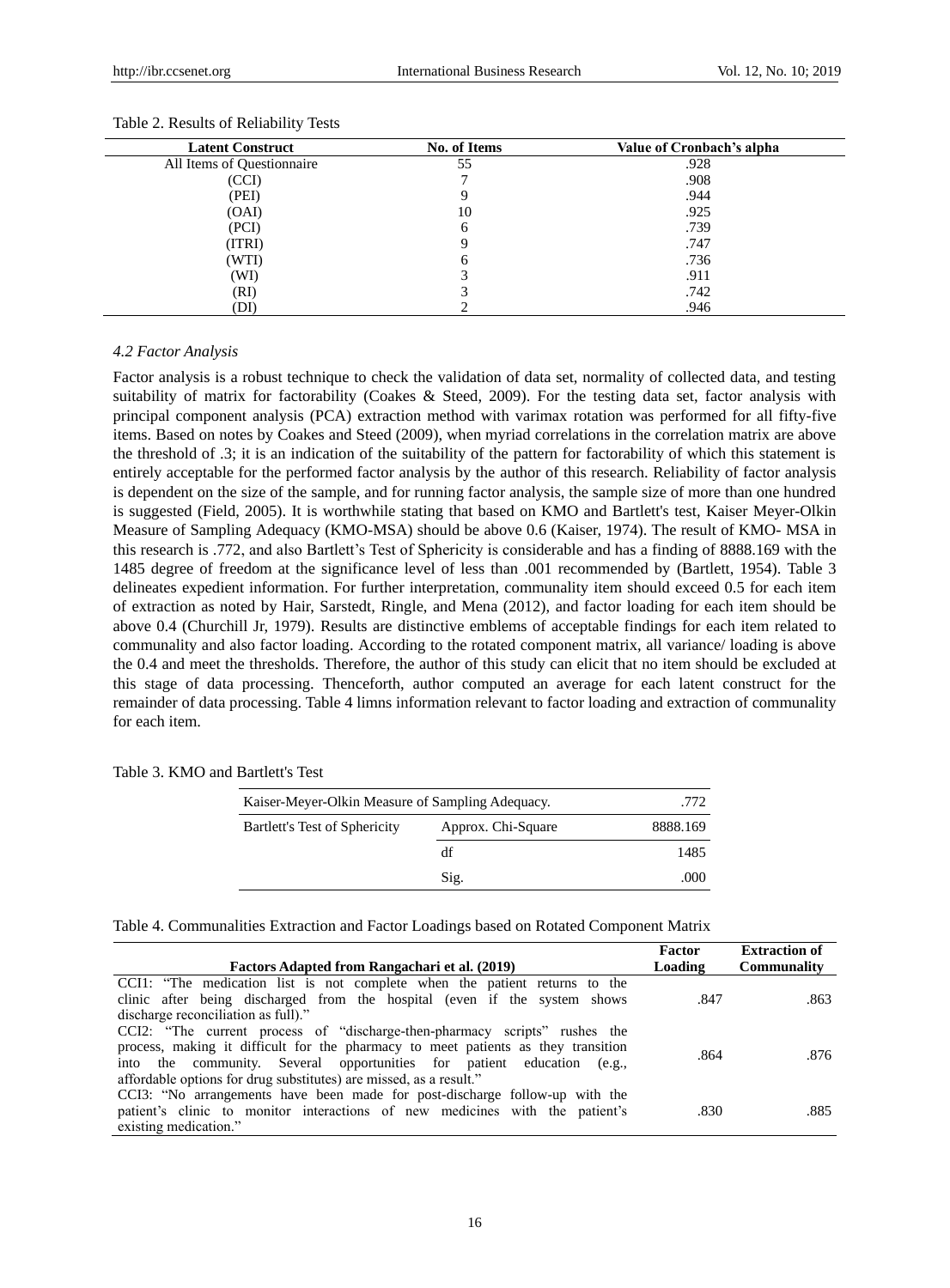| CCI4: "Good medication management in the hospital alone is not sufficient.                                                                          |      |      |
|-----------------------------------------------------------------------------------------------------------------------------------------------------|------|------|
| Patients are not in control after they have transitioned to the                                                                                     |      |      |
| community or their usual, customary care, which, in turn, creates the risk for                                                                      | .847 | .841 |
| readmission."                                                                                                                                       |      |      |
| CCI5: "Sometimes, chronic disease polypharmacy patients on 15 or more                                                                               | .786 | .777 |
| medications do not have a primary care physician designated in the system."                                                                         |      |      |
| CCI6: "We do not have a process in place for identifying people who do not                                                                          |      |      |
| have a primary care physician in our EHR, and designating one from within                                                                           | .865 | .889 |
| our health system, to ensure care coordination."                                                                                                    |      |      |
| CCI7: "Some patients may have multiple pharmacies and multiple subspecialist                                                                        |      |      |
| physicians. This is a challenge since we currently do not have a reliable                                                                           | .830 | .861 |
| interface between pharmacies, specialty clinics, and primary care clinics."                                                                         |      |      |
| PEI1: "Patients do not understand when they need to stop taking a previous                                                                          | .873 | .896 |
| prescription and start taking the updated one."                                                                                                     |      |      |
| PEI2: "Patient insurance issues are not addressed at discharge."                                                                                    | .894 | .919 |
| PEI3: "Patients are not educated to take control of their medication                                                                                | .906 | .927 |
| management following discharge."                                                                                                                    |      |      |
| PEI4: "Often, patients do not have their medication lists or pill bottles with                                                                      | .878 | .915 |
| them, which makes it difficult to verify what they are actually taking."                                                                            |      |      |
| PEI5: "Patients need to understand why they are taking each drug, e.g.,                                                                             |      |      |
| infection drug, the diabetes drug, and BP drug, to ensure that they stick with                                                                      | .723 | .871 |
| the regimen. This is an area for improvement."                                                                                                      |      |      |
| PEI6: "We do not have a standardized system for educating patients that they                                                                        | .772 | .832 |
| need to bring in their pill bottles each time they visit the clinic or ED."                                                                         |      |      |
| PEI7: "We do not have a user-friendly form or template for patients/families to                                                                     | .716 | .803 |
| list their medications while they are waiting to be seen."                                                                                          |      |      |
| PEI8: "Patients are not receiving discharge instructions on which medicines to                                                                      | .737 | .760 |
| continue taking, which to stop, and why."                                                                                                           |      |      |
| PEI9: "Sometimes, patients end up taking both an earlier prescription and a                                                                         | .799 | .831 |
| replacement prescription since they have not been properly educated."<br>OAI1: "Since                                                               |      |      |
| several<br>practitioner groups<br>are involved in<br>medication<br>reconciliation, without a shared understanding of each other's responsibilities, |      |      |
| multiple medication lists (with varying drug information) exist for a single                                                                        | .644 | .656 |
| patient, instead of a master list."                                                                                                                 |      |      |
| OAI2: "There is no provision to indicate the patient is "not taking" medication                                                                     |      |      |
| on the active medication list. Nurses' documentation of "not taking" in the                                                                         |      |      |
| medical record may be missed by the doctor, which in turn, may prevent meds                                                                         | .626 | .698 |
| from being discontinued in a timely fashion."                                                                                                       |      |      |
| OAI3: "A patient may have a $\beta$ -blocker drug that is on hospital formulary                                                                     |      |      |
| ordered, to replace the home $\beta$ -blocker drug, during the hospital stay, but the                                                               |      |      |
| former may not be discontinued at discharge, allowing both formulary and                                                                            | .828 | .847 |
| home (i.e., duplicate) prescriptions of the $\beta$ -blocker to be continued on the                                                                 |      |      |
| patient's active medication list."                                                                                                                  |      |      |
| OAI4: "Doctors generally prefer not to discontinue a medication from the list,                                                                      |      |      |
| if they did not originally order it, or are unfamiliar with the drugs in question."                                                                 | .761 | .841 |
| OAI5: "At the study institution, pharmacy technicians are not being utilized to                                                                     |      |      |
| collect medication history in the ED, prior to<br>admission, even for                                                                               | .826 | .846 |
| polypharmacy patients."                                                                                                                             |      |      |
| OAI6: "Medication reconciliation has not been heavily emphasized for nursing,                                                                       |      |      |
| so the responsibility falls upon all groups involved in patient care delivery to                                                                    | .815 | .846 |
| capture medication history."                                                                                                                        |      |      |
| "Medication"<br>OAI7:<br>reconciliation<br>heavily<br>is<br>not<br>emphasized<br>for<br>as                                                          |      |      |
| subspecialists as it is for primary care physicians."                                                                                               | .820 | .829 |
| OAI8: "In some instances, hospital personnel who notice their peers inputting                                                                       |      |      |
| incorrect information also take time to report them, which could become a                                                                           | .740 | .884 |
| cycle of blame-shifting."                                                                                                                           |      |      |
| OAI9: "Sometimes, patients experience frustration toward hospital personnel,                                                                        |      |      |
| since their medication list, which they are asked about multiple times, is not                                                                      | .788 | .876 |
| viewable by all hospital personnel."                                                                                                                |      |      |
| OAI10: "The quality of medication information captured varies between triage                                                                        | .770 | .904 |
| providers, hospitalists, and nurses on the floor."                                                                                                  |      |      |
| PCI1: "We do not have processes in place to ensure comprehensive medication                                                                         |      |      |
| history at the front end (admission), which makes it difficult for medication                                                                       |      | .584 |
|                                                                                                                                                     | .756 |      |
| reconciliation to be completed at the back end (discharge)."                                                                                        |      |      |
| PCI2: "Both on the outpatient and inpatient sides, the process of obtaining                                                                         |      |      |
| history from<br>pharmacies<br>medication<br>and<br>primary<br>physicians is<br>care<br>cumbersome and inefficient."                                 | .768 | .683 |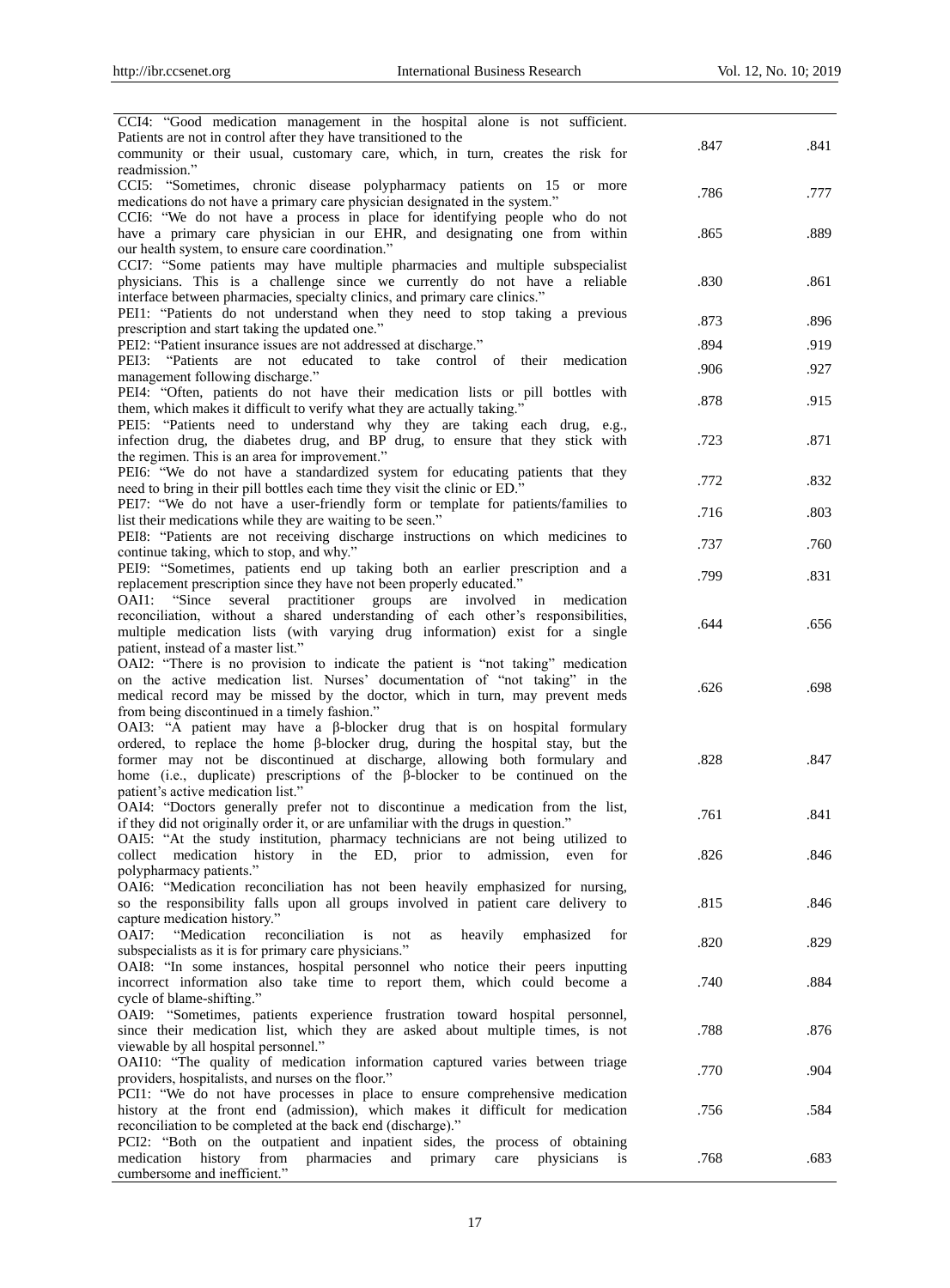| PCI3: "Patients may not always be aware of the medications they are on,<br>making the process of compiling a complete and accurate medication list, a<br>challenging one for hospital providers."                                                                                        | .694 | .668 |
|------------------------------------------------------------------------------------------------------------------------------------------------------------------------------------------------------------------------------------------------------------------------------------------|------|------|
| PCI4: "Medication reconciliation is performed<br>only at admission and<br>discharge, and not during the hospital stay, to supplement data gathered at<br>admission, which in turn, affects the accuracy of reconciliation at discharge."                                                 | .574 | .732 |
| PCI5: "During the hospital stay, patients are not in regular contact with<br>pharmacists, who are in the best position to update patients' medication history<br>and the active medication list."                                                                                        | .786 | .714 |
| PCI6: "The medication list needs to be dynamic, not static. Often, the<br>admission H&P is not amended while the patient is in the hospital, even if new<br>information is provided by the patient/family."                                                                              | .768 | .636 |
| ITRI1: "Some of our patients have primary care physicians outside of our<br>system, and we are often unable to access their medication reconciliation on the<br>EHR."                                                                                                                    | .560 | .624 |
| ITRI2: "Patients are portable. However, even within our local community, there<br>are many hospital EHRs that are not accessible to physicians in our system."<br>ITRI3: "While we can retrieve external Rx histories from various local                                                 | .771 | .780 |
| pharmacies through the EHR, the medication history from our outpatient<br>pharmacy is not retrievable on the EHR."                                                                                                                                                                       | .794 | .784 |
| ITRI4: "Our EHR system does not include enough clinical decision support for<br>clinical guidelines like core measures, although we do have support for drug<br>allergy alerts and drug-to-drug interactions."                                                                           | .826 | .793 |
| ITRI5: "For statin prescriptions (among MI patients), the medication label<br>automatically prints out that it is "for cholesterol," which may be confusing for<br>patients who do not have cholesterol."                                                                                | .756 | .707 |
| ITRI6: "Sometimes on the EHR, orders for certain medications tend to<br>prepopulate the dosages inaccurately, e.g., valium and vitamin D."                                                                                                                                               | .784 | .755 |
| ITRI7: "The EHR is reasonably slow. Some controlled substances cannot be<br>printed in the same room, so providers need to go to a different room, which<br>can slow things down."                                                                                                       | .773 | .642 |
| ITRI8: "A checkbox against discharge medication reconciliation does not mean<br>it is done. Providers understand that the button needs to be checked to bill for<br>the patient, but they also know that the discharge medication list may be                                            | .870 | .769 |
| inaccurate or incomplete."<br>ITRI9: "Users of the software system need to figure out how they can work<br>with the configurations within the EHR system, as opposed to "working<br>around" or against it."                                                                              | .840 | .766 |
| WTI1: "Oftentimes, house staff does not understand the importance of<br>comprehensively documenting<br>medication history<br>the<br>and<br>continuously<br>updating the medication list, to facilitate smooth discharge and prevent<br>readmissions."                                    | .777 | .732 |
| WTI2: "The importance of medication reconciliation needs to be emphasized<br>during resident orientation and training."                                                                                                                                                                  | .782 | .747 |
| WTI3: "Pharmacists could play a key role in educating hospital residents on<br>selecting the right drug and dose; improving drug documentation and<br>identifying substitutes when patients cannot afford the drugs prescribed. This is                                                  | .846 | .886 |
| an area for improvement."<br>WTI4: "Medical assistants, who are responsible for taking the medication<br>inventory and entering it in the system, may not have had any pharmacological<br>training."                                                                                     | .857 | .840 |
| WTI5: "Medical assistants in orthopedics may be completely unfamiliar with<br>cardiac medications. For example, in orthopedics, they dose medicines in<br>pounds, whereas in cardiology, they are dosed in kilograms."                                                                   | .831 | .866 |
| WTI6: "Nursing personnel needs training on how to effectively utilize limited<br>time and resources to gather medication history to improve the workflow,<br>rather than lose time working against the system."                                                                          | .848 | .849 |
| WI1: "When our ED or clinics are busy, medication history is not being<br>obtained and recorded comprehensively."                                                                                                                                                                        | .934 | .889 |
| WI2: "For attending physicians, logging back into the computer to approve the<br>final medication list after the nurse has prepared it can produce a delay, which<br>can create a backlog of patients on a busy day."                                                                    | .888 | .823 |
| to time constraints,<br>especially<br>WI3:<br>"Due<br>during<br>triage,<br>medication<br>reconciliation becomes a heavy burden on providers rushing to help the next<br>this often leads to incomplete and inaccurate information for<br>patient:<br>medications inputted into the EHR." | .898 | .856 |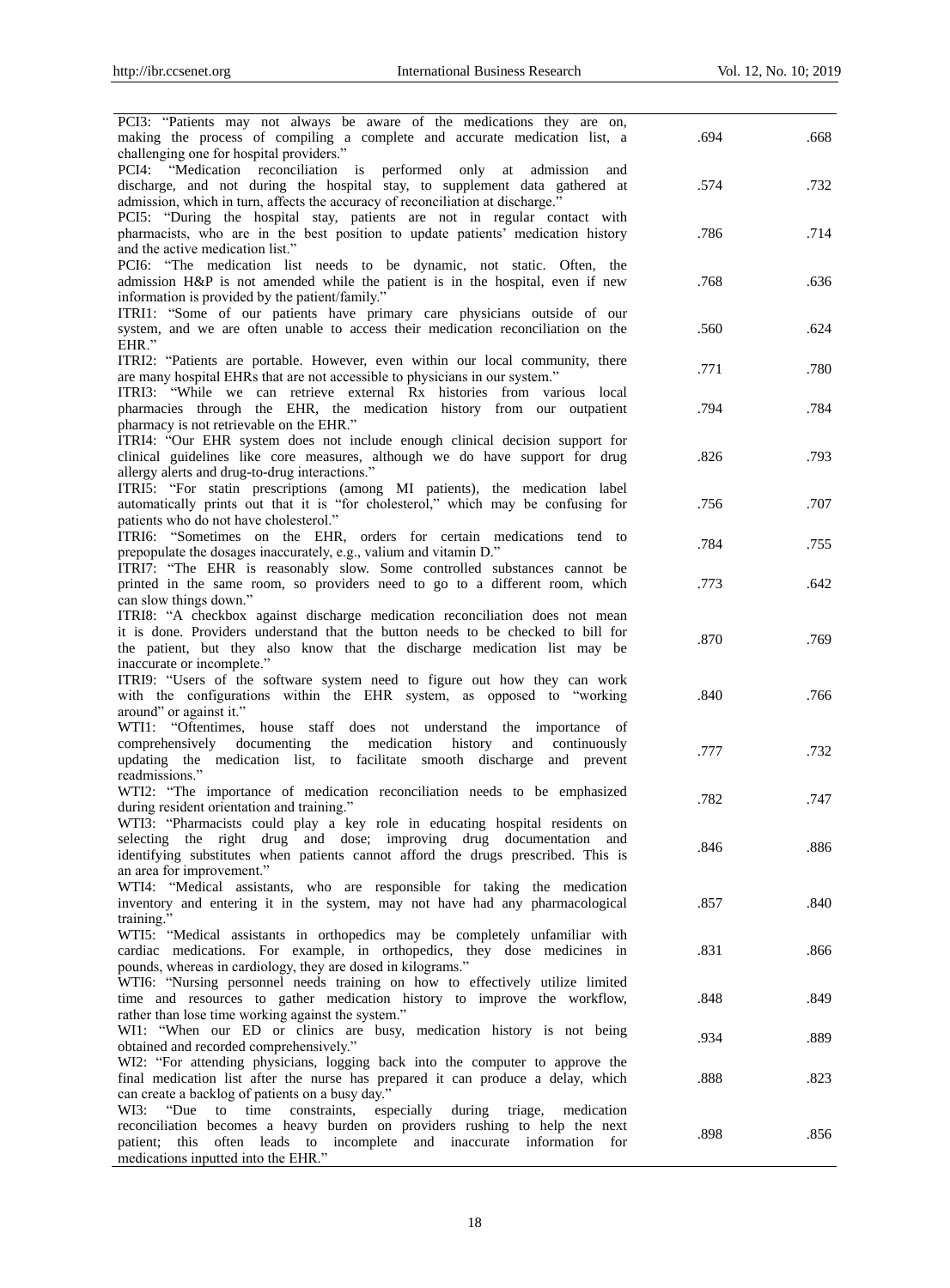| RI1: "In the ED, nurses are already stretched with documentation<br>responsibility, so some form of supplemental staffing (e.g., pharmacy techs)                    | .614 | .614 |
|---------------------------------------------------------------------------------------------------------------------------------------------------------------------|------|------|
| may be necessary for medication history."                                                                                                                           |      |      |
| RI2: "On the outpatient side, medication reconciliation proceeds smoothly<br>when nurses have the time and resources; they need to complete medication<br>history." | .702 | .622 |
| RI3: "On the inpatient side, if a patient is incapacitated, we do not have a                                                                                        |      |      |
| provision to leverage patient navigators in obtaining medication histories by                                                                                       | .785 | .779 |
| engaging families during the hospital stay."                                                                                                                        |      |      |
| DI1: "The specific details related to medications names, types, and dosages are                                                                                     |      |      |
| not well-documented on the discharge medication list. For example, "sustained                                                                                       | .956 | .946 |
| release" vs. "controlled release" dosing is not documented well."                                                                                                   |      |      |
| DI2: "Primary care physicians should prepare the medication list from scratch,                                                                                      |      |      |
| each time the patient changes care, by documenting the whole list. The                                                                                              | .949 | .929 |
| physician's notes, in turn, should provide information on the patient's updated                                                                                     |      |      |
| medication list to all other providers of care. This is an area for improvement."                                                                                   |      |      |
| Extraction Method: Principal Component Analysis. Rotation method: Varimax with Kaiser Normalization. Rotation                                                       |      |      |
| converged in eight (8) iterations.                                                                                                                                  |      |      |

#### *4.3 Correlation Analyses among Latent Concepts*

Referring to the recent research by Rangachari et al. (2019), and as depicted in tables 1 and 2 of this scientific article; there are nine latent constructs of which are relevant to implementing EHR. Each of this latent construct is a latent concept, and its definition stands on its concept. Thus, after data gathering, the correlation among these latent concepts should be examined to test the association between each pairwise of them. R-value, which is an indication for representing the relationship among two variables ranges from  $-1$  to  $+1$ . Relationship between each pairwise variables should not exceed above R=0.95 because correlation more than this measure will lead to collinearity, and for the R=1, the singularity will occur (Kline, 1998). According to the findings of correlation analyses among nine latent constructs in this research, there is no relationship above the level of 0.95, and this is a sign of the understanding of nine different concepts by respondents in the Noor hospital located in Alborz Province, Iran. Table 5 contains correlations among latent concepts at the significance level of 0.01 and 0.05. As can be seen in table 5, the highest positive relationship is between PEI and CCI that is R equal with .737 less than .95.

|             |                        | <b>CCI</b>   | PEI          | OAI         | PCI          | <b>ITRI</b>  | WTI          | WI          | RI          | DI          |
|-------------|------------------------|--------------|--------------|-------------|--------------|--------------|--------------|-------------|-------------|-------------|
| <b>CCI</b>  | Pearson<br>Correlation | $\mathbf{1}$ | $.737***$    | $.568***$   | $.268***$    | $.296**$     | $.649**$     | .068        | $-.056$     | .009        |
|             | $Sig.$ (1-tailed)<br>N | 132          | .000<br>132  | .000<br>132 | .001<br>132  | .000<br>132  | .000<br>132  | .218<br>132 | .262<br>132 | .460<br>132 |
| PEI         | Pearson<br>Correlation | $.737***$    | $\mathbf{1}$ | $.731***$   | .085         | $.179*$      | $.339***$    | .075        | $-.043$     | $-.039$     |
|             | Sig. (1-tailed)<br>N   | .000<br>132  | 132          | .000<br>132 | .165<br>132  | .020<br>132  | .000<br>132  | .198<br>132 | .313<br>132 | .329<br>132 |
| <b>OAI</b>  | Pearson<br>Correlation | $.568***$    | $.731***$    | 1           | .063         | $.231***$    | $.322***$    | .018        | .000        | $-.105$     |
|             | Sig. (1-tailed)<br>N   | .000<br>132  | .000<br>132  | 132         | .236<br>132  | .004<br>132  | .000<br>132  | .419<br>132 | .498<br>132 | .115<br>132 |
| <b>PCI</b>  | Pearson<br>Correlation | $.268***$    | .085         | .063        | $\mathbf{1}$ | $.416***$    | $.403***$    | $-.076$     | .079        | $-.021$     |
|             | Sig. (1-tailed)<br>N   | .001<br>132  | .165<br>132  | .236<br>132 | 132          | .000<br>132  | .000<br>132  | .192<br>132 | .183<br>132 | .407<br>132 |
| <b>ITRI</b> | Pearson<br>Correlation | $.296***$    | $.179*$      | $.231***$   | $.416***$    | $\mathbf{1}$ | $.584***$    | $-.149*$    | $.495***$   | $-.051$     |
|             | $Sig.$ (1-tailed)<br>N | .000<br>132  | .020<br>132  | .004<br>132 | .000<br>132  | 132          | .000<br>132  | .044<br>132 | .000<br>132 | .282<br>132 |
| WTI         | Pearson<br>Correlation | $.649**$     | $.339***$    | $.322***$   | $.403***$    | $.584**$     | $\mathbf{1}$ | $-.141$     | $.414***$   | $-.074$     |
|             | Sig. (1-tailed)<br>N   | .000<br>132  | .000<br>132  | .000<br>132 | .000<br>132  | .000<br>132  | 132          | .053<br>132 | .000<br>132 | .199<br>132 |
| WI          | Pearson<br>Correlation | .068         | .075         | .018        | $-.076$      | $-.149*$     | $-.141$      | 1           | $-.109$     | $-.030$     |
|             | Sig. (1-tailed)        | .218         | .198         | .419        | .192         | .044         | .053         |             | .108        | .365        |

Table 5. Correlations among Latent Constructs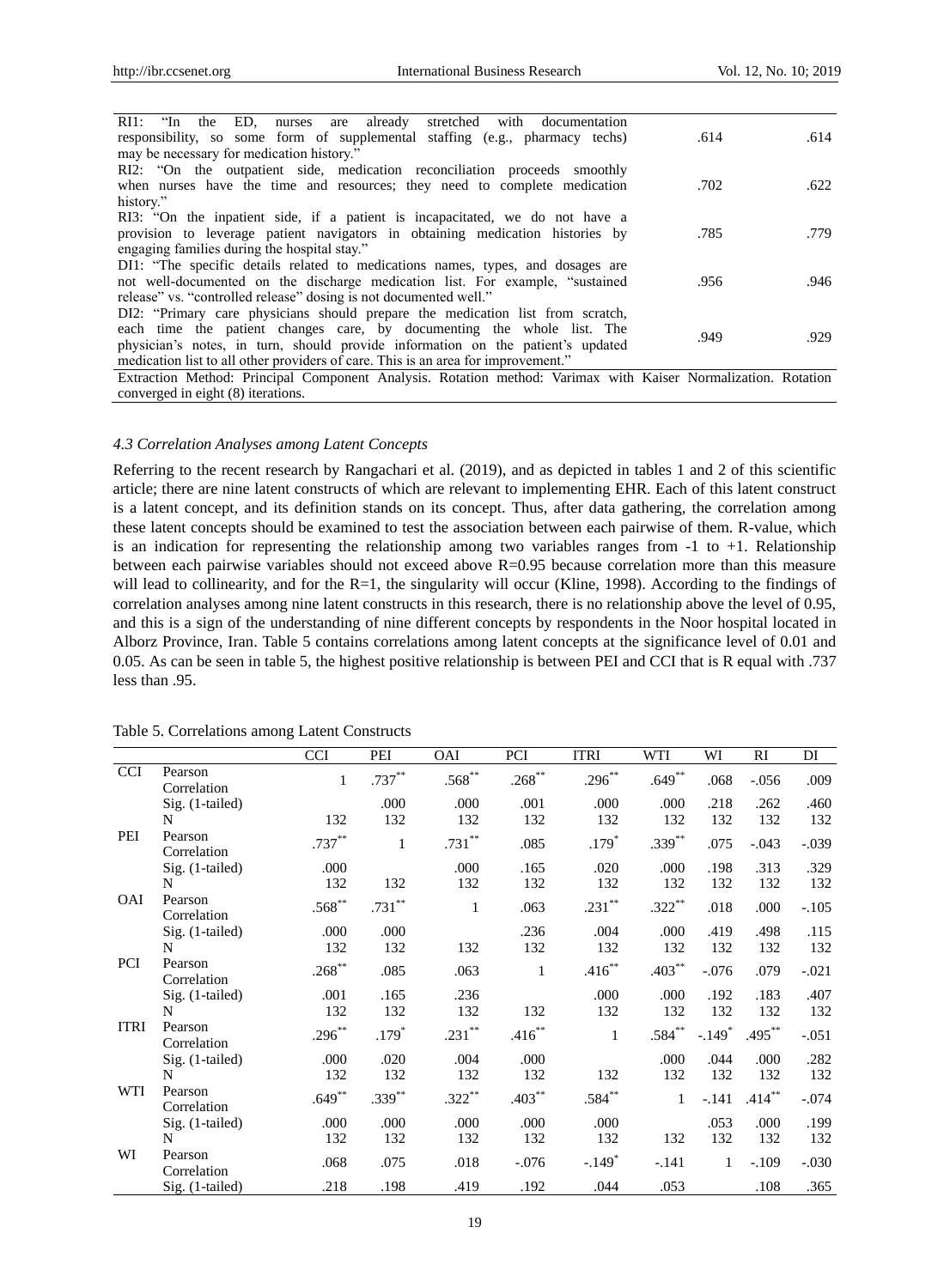|    | N                                                            | 132     | 132     | 132     | 132     | 132       | 132       | 132     | 132                  | 132                  |
|----|--------------------------------------------------------------|---------|---------|---------|---------|-----------|-----------|---------|----------------------|----------------------|
| RI | Pearson<br>Correlation                                       | $-.056$ | $-.043$ | .000    | .079    | $.495***$ | $.414***$ | $-.109$ |                      | $-.157$ <sup>*</sup> |
|    | $Sig.$ (1-tailed)                                            | .262    | .313    | .498    | .183    | .000      | .000      | .108    |                      | .036                 |
|    | N                                                            | 132     | 132     | 132     | 132     | 132       | 132       | 132     | 132                  | 132                  |
| DI | Pearson<br>Correlation                                       | .009    | $-.039$ | $-.105$ | $-.021$ | $-.051$   | $-.074$   | $-.030$ | $-.157$ <sup>*</sup> |                      |
|    | $Sig.$ (1-tailed)                                            | .460    | .329    | .115    | .407    | .282      | .199      | .365    | .036                 |                      |
|    | N                                                            | 132     | 132     | 132     | 132     | 132       | 132       | 132     | 132                  | 132                  |
|    | **. Correlation is significant at the 0.01 level (1-tailed). |         |         |         |         |           |           |         |                      |                      |
|    | *. Correlation is significant at the 0.05 level (1-tailed).  |         |         |         |         |           |           |         |                      |                      |

#### *4.4 Analysis of Variance- Regression Analyses*

Regarding the main objective of this study which is the identification of fundamental issues relevant to the implementation of EHR Med Rec in the Noor Hospital, analysis of variance (ANOVA)-Regression analyses with the standard method should be conducted. The fundamental reason that lies behind performing the mentioned statistical test is the elucidation of the overall relationship between nine mentioned issues as described earlier in tables 1 and 2 with EHR implementation Med Rec within the scope of this research as stated previously by author. Therefore, linear standard regression analysis was applied, which is a well-chosen and felicitous test to accomplish the primary objective of the current study.

Based on table 6, R and R square are equal with 1.000. These results reveal that the adjustment of the model, which is inclusive of nine predictors and one dependent variable to the collected data is perfect. In another sentence, the author can elicit that value of 1.000 for R square representing that the model is explaining 100% variance in the latent dependent variable, which is EHR Implementation. ANOVA table as depicted in table 7 for the whole set of nine issues and EHR implementation indicates that F-value is considerable and significant and the p-value is less than .05 and these two results could not be calculated by SPSS program because of the excellent fitting final model to data set as stated earlier by author. In the regression analysis with the selection of standard method, the most conspicuous table is the coefficient table. This expository table is relevant to representing standardized beta coefficient, T statistics or T-value, and p-value. According to table 8, T statistic is robust due to the excellent fit of the model to the data set, and this sentence is also identical for p-value. For the further exposition of the standardized beta coefficient, it is notable to state that the higher standardized beta coefficient is indicating the most top prediction. As can be seen in table 8, all nine issues have affirmative determination or relationship with EHR implementation that is a meaningful finding based on existing literature. The most top determination is related to DI of which has a result of .312, and then PEI of which has an effect of .271. Tables 6, 7, and 8 represent all expedient information. Supporting tables and figure have been appended.

| R<br>Model                  |                                           | R Square                                                             | <b>Adjusted R Square</b> |             |        | Std. Error of the Estimate |
|-----------------------------|-------------------------------------------|----------------------------------------------------------------------|--------------------------|-------------|--------|----------------------------|
|                             | $1.000^a$                                 | 1.000                                                                |                          | 1.000       | .00000 |                            |
|                             |                                           | a. Predictors: (Constant), DI, CCI, WI, RI, PCI, OAI, ITRI, PEI, WTI |                          |             |        |                            |
|                             | b. Dependent Variable: EHR Implementation |                                                                      |                          |             |        |                            |
|                             |                                           |                                                                      |                          |             |        |                            |
|                             |                                           |                                                                      |                          |             |        |                            |
| Table 7. ANOVA <sup>a</sup> |                                           |                                                                      |                          |             |        |                            |
|                             | Model                                     | Sum of Squares                                                       | df                       | Mean Square | F      | Sig.                       |
|                             | Regression                                | 6.214                                                                | 9                        | .690        |        |                            |
|                             | Residual                                  | .000.                                                                | 122                      | .000        |        |                            |
|                             | Total                                     | 6.214                                                                | 131                      |             |        |                            |
|                             | a. Dependent Variable: EHR Implementation |                                                                      |                          |             |        |                            |
|                             |                                           | b. Predictors: (Constant), DI, CCI, WI, RI, PCI, OAI, ITRI, PEI, WTI |                          |             |        |                            |
|                             |                                           |                                                                      |                          |             |        |                            |

Table 6. Model Summaryb

20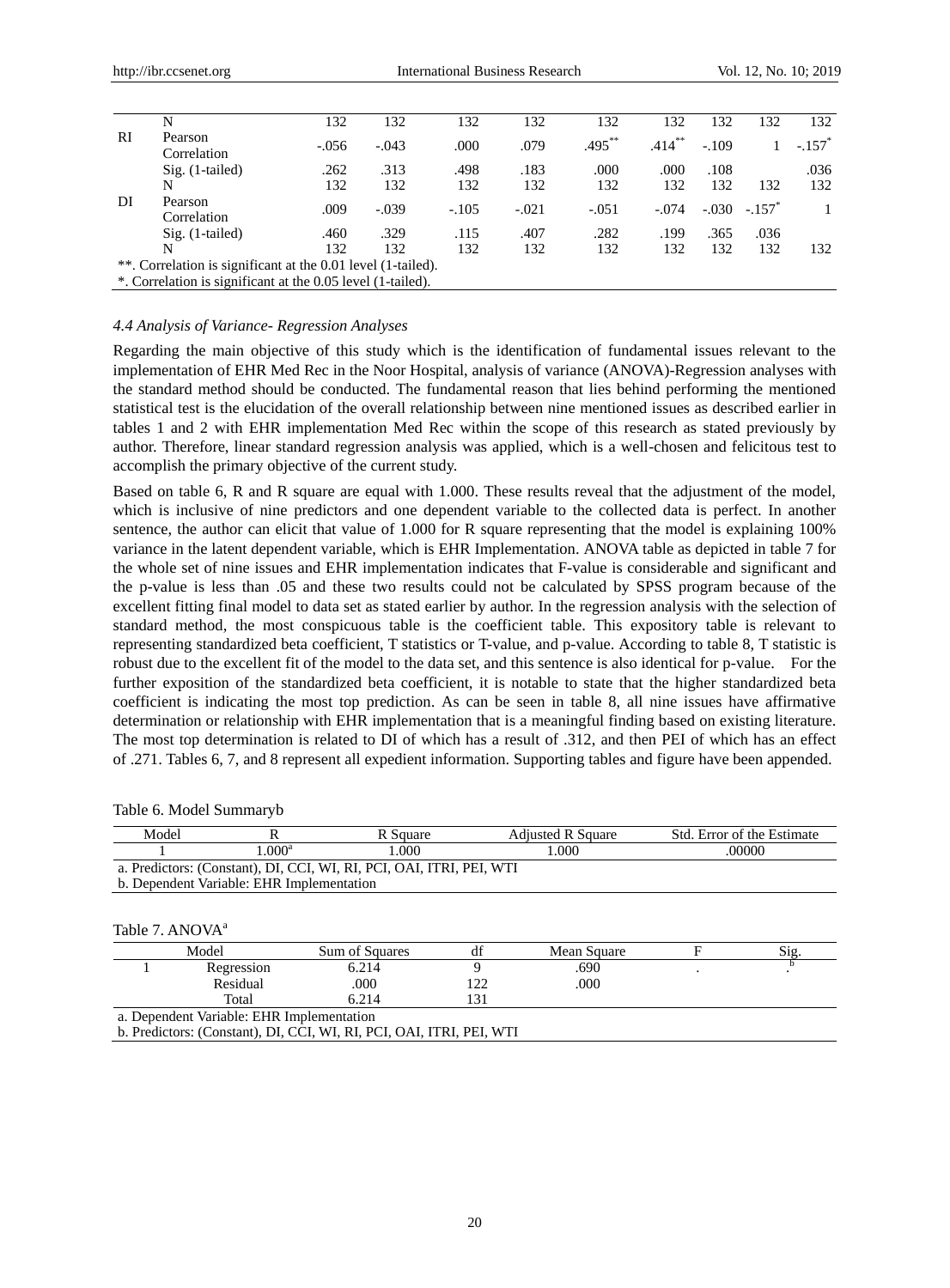|                                           |             |                                    |            | Standardized |  |      |  |  |  |
|-------------------------------------------|-------------|------------------------------------|------------|--------------|--|------|--|--|--|
|                                           |             | <b>Unstandardized Coefficients</b> |            | Coefficients |  |      |  |  |  |
| Model                                     |             | в                                  | Std. Error | Beta         |  | Sig. |  |  |  |
|                                           | (Constant)  | $-1.554E-15$                       | .000       |              |  | ٠    |  |  |  |
|                                           | <b>CCI</b>  | .111                               | .000       | .206         |  |      |  |  |  |
|                                           | PEI         | .111                               | .000       | .271         |  |      |  |  |  |
|                                           | <b>OAI</b>  | .111                               | .000       | .229         |  |      |  |  |  |
|                                           | <b>PCI</b>  | .111                               | .000       | .199         |  |      |  |  |  |
|                                           | <b>ITRI</b> | .111                               | .000       | .165         |  |      |  |  |  |
|                                           | WTI         | .111                               | .000       | .192         |  |      |  |  |  |
|                                           | WI          | .111                               | .000       | .237         |  |      |  |  |  |
|                                           | RI          | .111                               | .000       | .251         |  |      |  |  |  |
|                                           | DI          | .111                               | .000       | .312         |  |      |  |  |  |
| a. Dependent Variable: EHR Implementation |             |                                    |            |              |  |      |  |  |  |

#### Table 8. Coefficients<sup>a</sup>

#### **5. Discussion and Conclusion**

#### *5.1 Main Findings*

The fundamental premises behind the chief impetus of conducting the current study were to test the implementable model in the Noor hospital proposed by Rangachari et al. (2019). The next presupposition was an academic contribution to the healthcare industries in Iran of which have not implemented EHR in their hospitals. As described earlier, all issues had a positive relationship with EHR implementation. Therefore, with these achieved results; the author can deduce that superior role of EHR for enhancement and amelioration of patient outcomes and practitioners is undeniable.

#### *5.2 Managerial Ramifications*

This research insinuates important messages for managers in the healthcare industries through all over the world, especially Iran, as a developing country of which model used in this study can be practical and implementable in their industries. Therefore, it can be stated that the current research can be as a paradigm for managers in the healthcare industries. The most superior contribution of this research is its pragmatism and practicality in the Noor hospital in order to boost reconciliation of medication procedure to achieve a reliable and free of errors medication from admission to discharge. Moreover, bringing realization and insight due to advantageous and promising outcomes of EHR implementation for the amelioration of medication reconciliation from admission to discharge and supporting that this model has been implementable and pragmatic within the scope of this study. For further exemplification, working on DI and PEI to enhance the level of reliability of documentation matters and educating patients. Because these issues have had the most top ones among nine issues. It can be asserted that managers should take an essential strategy to improve EHR system and upgrading this system with identical systems in developed countries to gain sustainable merits. For the case of information technology issue, there is a need for erection of sound infrastructure, and it can be an appropriate strategy for managers in the healthcare industries. The acceleration of the medication procedure through EHR is significant for time management, data sustainability, storing and retrieving medication lists, reporting in a fast way, quality control, managerial monitoring of clinical activities, clinical outcomes, cost-effectiveness, and other hopeful outcomes as reviewed earlier in the literature review part of this scientific article. With these above salient points, it can be deduced that many benefits will be subsequent which are diminution of costs, global advantage inclusive of removing paper-based medication list, increasing Return on Investment (ROI), avoiding wasting time, increasing profitability, eluding stagnation that all mentioned points are felicitous way to have a thriving healthcare industry especially in hospitals.

#### *5.3 Limitations*

Regarding the nature of each research, the author coped with some restrictions while conducting it. The first remarkable one was relevant to the procedure of completion of data collection. Practitioners (respondents) were in the busy schedule despite their willingness to cooperate, especially ophthalmologists due to the nature of hospital that is a kind of service industry. Therefore, the author acted as a fieldworker and asked them important points verbally. The second limitation is the scope of the study. Noor hospital has two other branches in Tehran (the capital city of Iran). This research is exclusively limited to Noor hospital located in Alborz province. The third limitation is related to the survey instrument with the proper standard, which has been adapted from the recent study, as mentioned earlier.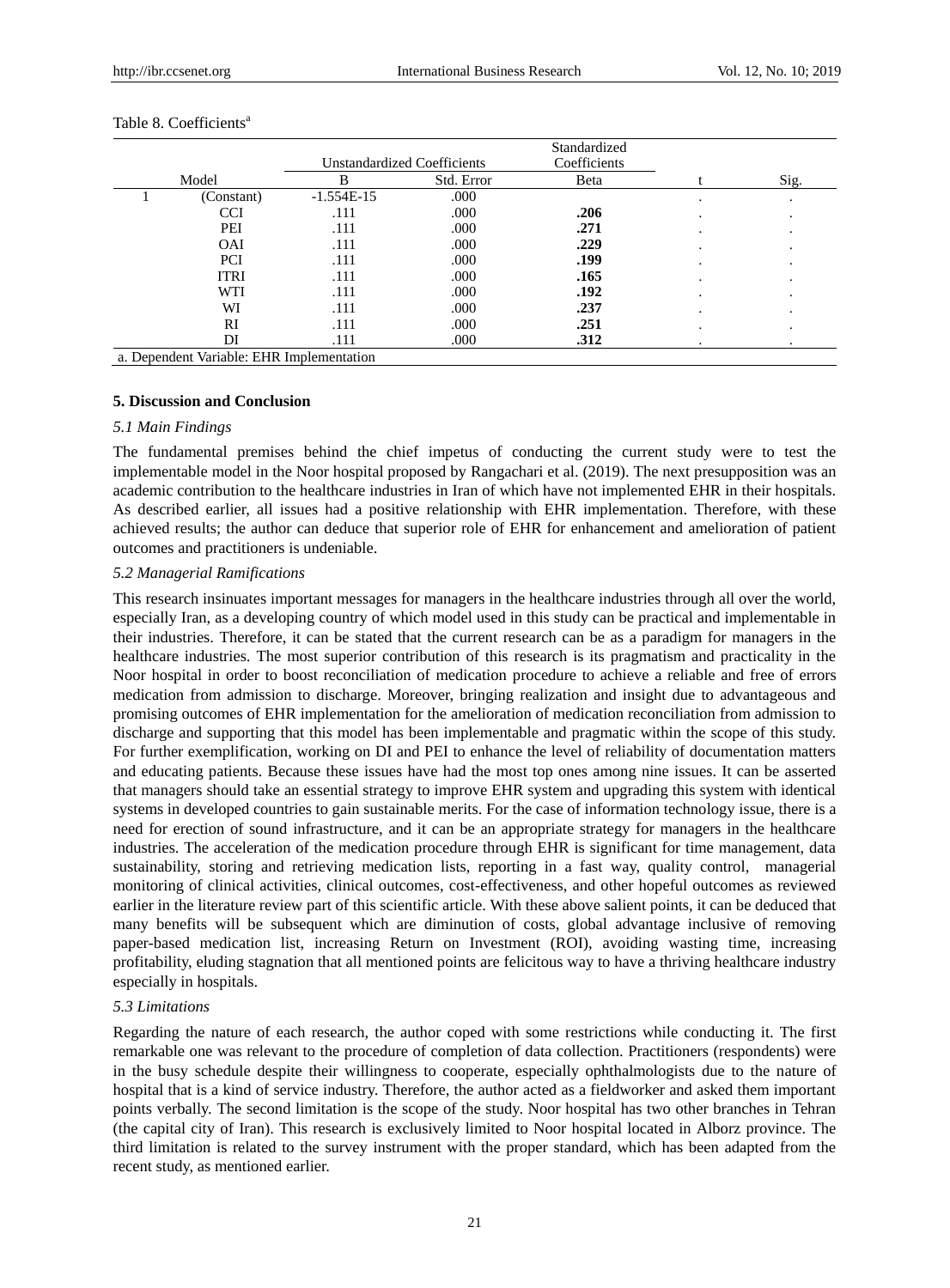#### *5.4 Recommendations for Future Studies Development*

Apart from the limitations of the study, this research points out avenues for future studies in this research era, which are first: researches the same as the current one can be replicated in other hospitals of which have implemented EHR not only limited to Iran but also for other developing countries. Secondly, as mentioned earlier, this research was exclusively restricted to one branch of Noor hospital. Therefore, it is highly suggested to cover future study in the other two branches of Noor hospital located in Tehran in order to achieve a more comprehensive data from practitioners and analyzing data via Structural Equation Modeling (SEM) that is the analysis of covariance structure. Thirdly, determining a larger sample size more than two-hundreds is highly recommended to apply SEM technique for achievement of cogent and sound conclusions. Fourthly, investigation of more latent concepts related to EHR Med Rec will be a laudable accomplishment by scholars in future studies. Fifthly, academic achievement in future studies to explore mediator and moderator affecting EHR Med Rec is suggested by applying the pattern proposed by Baron and Kenny (1986). Sixthly, future researches can have a focus on group discussion and the users' perspectives as well. Finally, as recommended by Ndifon et al. (2016) addressing the framework of cyber-security with its continuous functions, which are: "Identification, Protect, Detect, Respond, and Recover."

#### **References**

- Agency for Healthcare Research and Quality. (2016). Patient safety primer: medication reconciliation. Retrieved from https://psnet.ahrq.gov/primers/primer/1/medication-reconciliation
- Ajami, S., Ketabi, S., Isfahani, S. S., & Heidari, A. (2011). Readiness assessment of electronic health records implementation. *Acta Informatica Medica, 19*(4), 224. https://doi.org/10.5455/aim.2011.19.224-227
- Aspden, P., Wolcott, J., Bootman, J. L., & Cronenwett, L. R. (2007). Committee on identifying and preventing medication errors. *Preventing medication errors: quality chasm series*, 1269-1272.
- Aspden, P., Wolcott, J. A., Bootman, J. L., & Cronenwett, L. R. (2007). *Preventing medication errors*: National Acad. Press.
- Barnsteiner, J. H. (2005). Medication Reconciliation: Transfer of medication information across settings—keeping it free from error. *AJN The American Journal of Nursing, 105*(3), 31-36. https://doi.org/10.1097/00000446-200503001-00007
- Baron, R. M., & Kenny, D. A. (1986). The moderator–mediator variable distinction in social psychological research: Conceptual, strategic, and statistical considerations. *Journal of personality and social psychology, 51*(6), 1173. https://doi.org/10.1037/0022-3514.51.6.1173
- Bartlett, M. S. (1954). A note on the multiplying factors for various χ 2 approximations. *Journal of the Royal Statistical Society. Series B (Methodological)*, 296-298. https://doi.org/10.1111/j.2517-6161.1954.tb00174.x
- Boonstra, A., Versluis, A., & Vos, J. F. (2014). Implementing electronic health records in hospitals: a systematic literature review. *BMC health services research, 14*(1), 370. https://doi.org/10.1186/1472-6963-14-370
- Borhani, F., Lashkari, T., Sabzevari, S., & Abbaszadeh, A. (2013). Effect of telenursing (telephone follow-up) on glycemic control and body mass index (BMI) of type 2 diabetes patients. *Iranian journal of nursing and midwifery research, 18*(6), 451.
- Burton, R. A. (2012). Health policy brief: improving care transitions.
- Churchill Jr, G. A. (1979). A paradigm for developing better measures of marketing constructs. *Journal of marketing research, 16*(1), 64-73. https://doi.org/10.1177/002224377901600110
- Coakes, S. J., & Steed, L. (2009). *SPSS: Analysis without anguish using SPSS version 14.0 for Windows*: John Wiley & Sons, Inc.
- Coleman, E. A. (2003a). *Falling Through the Cracks: Challenges and Opportunities for Improving Transitional Care for Persons with Continuing Complex Care Needs.* Paper presented at the JAGS v: 51. https://doi.org/10.1046/j.1532-5415.2003.51185.x
- Coleman, E. A. (2003b). Falling through the cracks: challenges and opportunities for improving transitional care for persons with continuous complex care needs. *Journal of the American Geriatrics Society, 51*(4), 549-555. https://doi.org/10.1046/j.1532-5415.2003.51185.x
- Creswell, J. W. (2014). *A concise introduction to mixed methods research*: Sage Publications.
- Cronbach, L. J. (1951). Coefficient alpha and the internal structure of tests. *psychometrika, 16*(3), 297-334.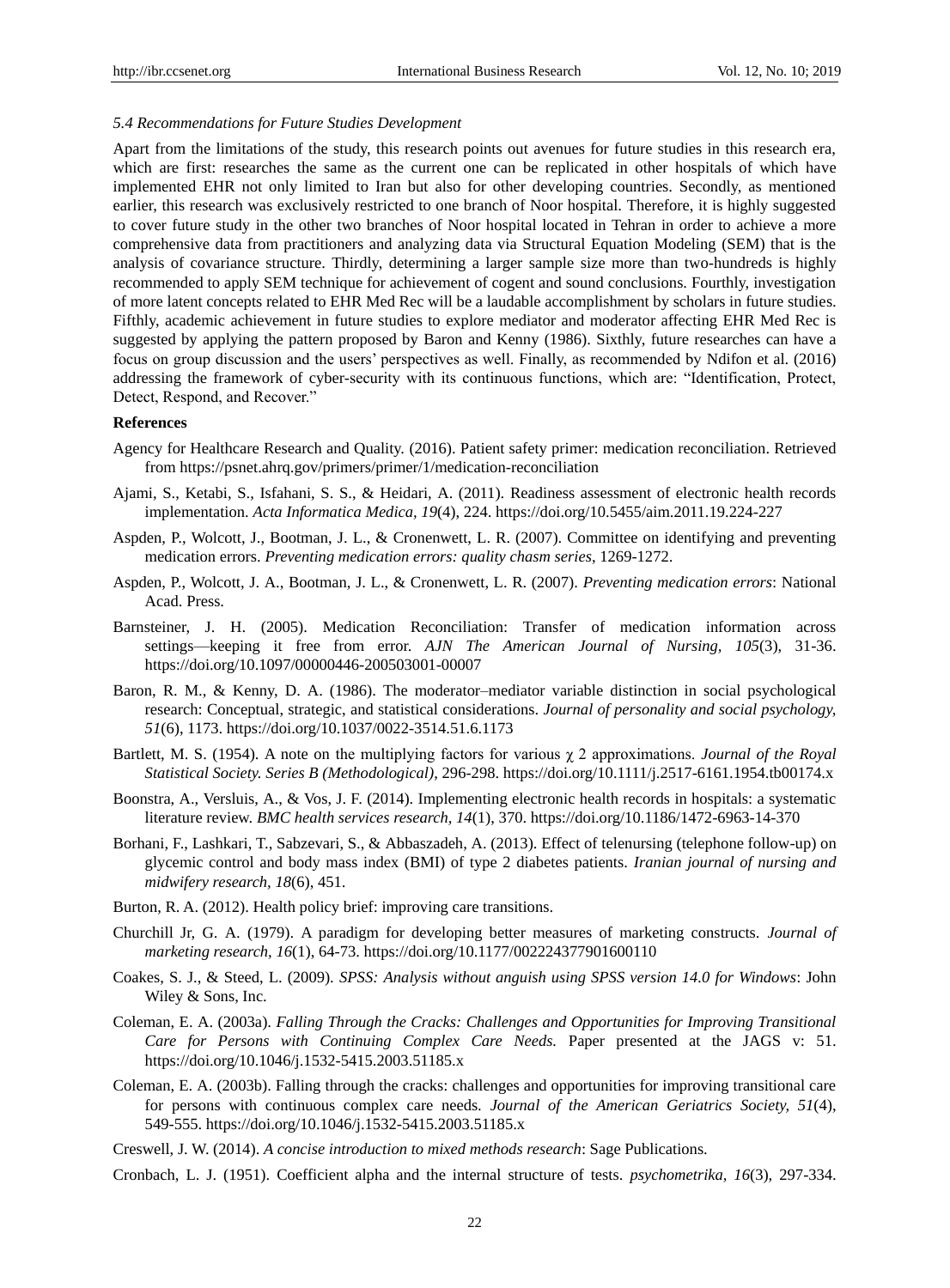https://doi.org/10.1007/BF02310555

- Darvish, A., & Far, M. (2017). A review on implementation of electronic health in Iran literature. *MOJ Womens Health, 5*(5), 00136. https://doi.org/10.15406/mojwh.2017.05.00136
- Farahani, R. H., Sharifi, M., Ayat, M., & Moghaddam, N. M. (2014). Hospital Information Systems in Iranian Military Hospitals: A Multiple Case Analysis. *Journal of Archives in Military Medicine, 2*(4). https://doi.org/10.5812/jamm.22853
- Field, A. (2005). Discovering statistics using SPSS . Thousand Oaks, CA, US: Sage Publications, Inc.
- Gefen, D., Straub, D., & Boudreau, M. C. (2000). Structural equation modeling and regression: Guidelines for research practice. *Communications of the association for information systems, 4*(1), 7. https://doi.org/10.17705/1CAIS.00407
- Gonzalez, J. (2013). The Case for Electronic Health Records. Secure EDI. Retrieved from http://www.secureedi.com/documents/the\_case\_for\_electronic\_health\_record.pdf
- Greenwald, J. L., Halasyamani, L., Greene, J., LaCivita, C., Stucky, E., Benjamin, B., . . . Williams, M. V. (2010). Making inpatient medication reconciliation patient centered, clinically relevant and implementable: a consensus statement on key principles and necessary first steps. *Journal of Hospital Medicine, 5*(8), 477-485. https://doi.org/10.1002/jhm.849
- Grossman, J., Gourevitch, R., & Cross, D. A. (2014). Hospital experiences using electronic health records to support medication reconciliation. *Research Brief*, *17.*
- Hair, J. F., Sarstedt, M., Ringle, C. M., & Mena, J. A. (2012). An assessment of the use of partial least squares structural equation modeling in marketing research. *Journal of the academy of marketing science, 40*(3), 414-433. https://doi.org/10.1007/s11747-011-0261-6
- Hekmat, S. N., Dehnavieh, R., Behmard, T., Khajehkazemi, R., Mehrolhassani, M. H., & Poursheikhali, A. (2016). Evaluation of Hospital Information Systems in Iran: A Case Study in the Kerman Province. *Global Journal of Health Science, 8*(12), 95. https://doi.org/10.5539/gjhs.v8n12p95
- Jahanbakhsh, M., Sharifi, M., & Ayat, M. (2014). The status of hospital information systems in Iranian hospitals. *Acta Informatica Medica, 22*(4), 268. https://doi.org/10.5455/aim.2014.22.268-275
- Kaiser, H. F. (1974). An index of factorial simplicity. *psychometrika, 39*(1), 31-36. https://doi.org/10.1007/BF02291575
- Kline, R. B. (1998). Structural equation modeling: New York: Guilford Press.
- Marmor, R. A., Clay, B., Millen, M., Savides, T. J., & Longhurst, C. A. (2018). The impact of physician EHR usage on patient satisfaction. *Applied clinical informatics, 9*(01), 011-014. https://doi.org/10.1055/s-0037-1620263
- Maslakpak, M. H., & Safaie, M. (2016). A comparison between the effectiveness of short message service and reminder cards regarding medication adherence in patients with hypertension: a randomized controlled clinical trial. *International journal of community based nursing and midwifery, 4*(3), 209.
- Mueller, S. K., Sponsler, K. C., Kripalani, S., & Schnipper, J. L. (2012). Hospital-based medication reconciliation practices: a systematic review. *Archives of internal medicine, 172*(14), 1057-1069. https://doi.org/10.1001/archinternmed.2012.2246
- Nasiripour, A. A., Rahmani, H., Radfar, R., & Najafbeigi, R. (2012). Effective elements on e-health deployment in Iran. *African Journal of Business Management, 6*(16), 5543-5550. https://doi.org/10.5897/AJBM11.2791
- Ndifon, L., Edwards, J. E., & Halawi, L. (2016). Impact of Electronic Health Records On Patient Outcomes. *Issues in Information Systems, 17*(4), 187.
- Nguyen, L., Bellucci, E., & Nguyen, L. T. (2014). Electronic health records implementation: an evaluation of information system impact and contingency factors. *International journal of medical informatics, 83*(11), 779-796. https://doi.org/10.1016/j.ijmedinf.2014.06.011
- Nunnally, J. (1978). Psychometric theory (2nd edit.) mcgraw-hill. *Hillsdale, NJ, 416*.
- Nunnally, J., & Bernstein, I. (1967). McGraw-Hill series in psychology. *Psychometric theory. New York, NY, US: McGraw-Hill*.
- Peter, J. P. (1979). Reliability: A review of psychometric basics and recent marketing practices. *Journal of*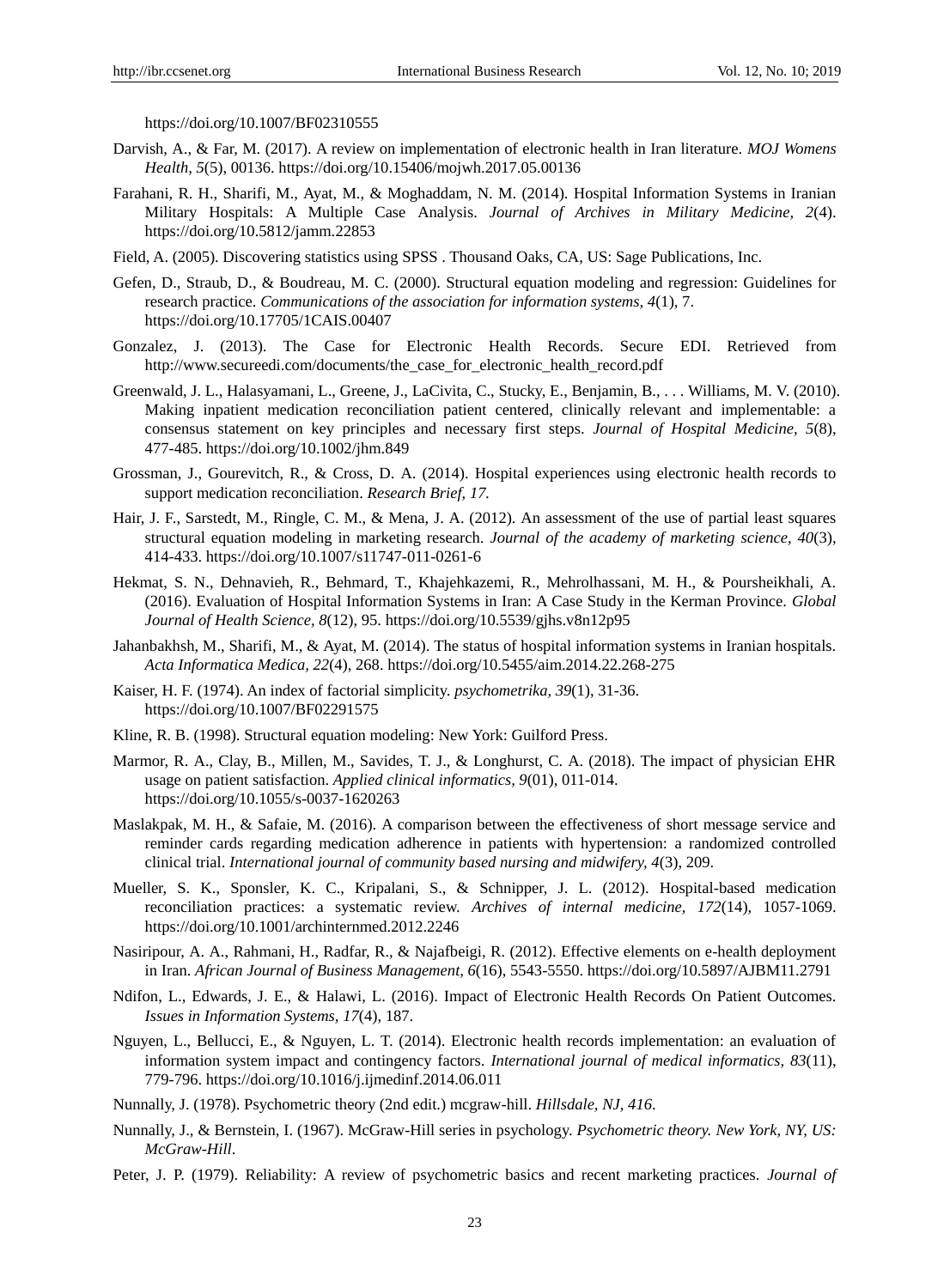*marketing research, 16*(1), 6-17. https://doi.org/10.1177/002224377901600102

- Pronovost, P., Weast, B., Schwarz, M., Wyskiel, R. M., Prow, D., Milanovich, S. N., . . . Lipsett, P. (2003). Medication reconciliation: a practical tool to reduce the risk of medication errors. *Journal of critical care, 18*(4), 201-205. https://doi.org/10.1016/j.jcrc.2003.10.001
- Rangachari, P., Dellsperger, K. C., Fallaw, D., Davis, I., Sumner, M., Ray, W., . . . Rethemeyer, R. K. (2019). A Mixed-Method Study of Practitioners' Perspectives on Issues Related to EHR Medication Reconciliation at a Health System. *Quality Management in Healthcare, 28*(2), 84-95. https://doi.org/10.1097/QMH.0000000000000208
- Salehahmadi, Z., & Hajialiasghari, F. (2013). Telemedicine in Iran: chances and challenges. *World journal of plastic surgery, 2*(1), 18.
- Triantafillou, P. (2017). Making electronic health records support quality management: A narrative review. *International journal of medical informatics, 104*, 105-119. https://doi.org/10.1016/j.ijmedinf.2017.03.003
- Tubaishat, A. (2019). The effect of electronic health records on patient safety: A qualitative exploratory study. *Informatics for Health and Social Care, 44*(1), 79-91. https://doi.org/10.1080/17538157.2017.1398753
- Vakili, M., Abedi, P., Afshari, P., & Kaboli, N. E. (2015). The effect of mobile phone short messaging system on healthy food choices among Iranian postmenopausal women. *Journal of mid-life health, 6*(4), 154. https://doi.org/10.4103/0976-7800.172295
- Versel, N. (2013). Health IT holds key to better care integration. *Information Week website.* Retrieved from http://www.informationweek.com/healthcare/interoperability/health-it-holds-key-to-better-care-integ/24001 2443
- Zikmund, W., & Babin, B. (2006). *Exploring marketing research*: Cengage Learning.

Zikmund, W., & Babin, B. (2009). Essentials of Marketing Research (Book Only). *South-Western Pubublication*.

Zikmund, W. G., Babin, B. J., Carr, J. C., & Griffin, M. (2013). *Business research methods*: Cengage Learning.

#### **Appendices**

#### **Scree Plot of Factor Analysis**